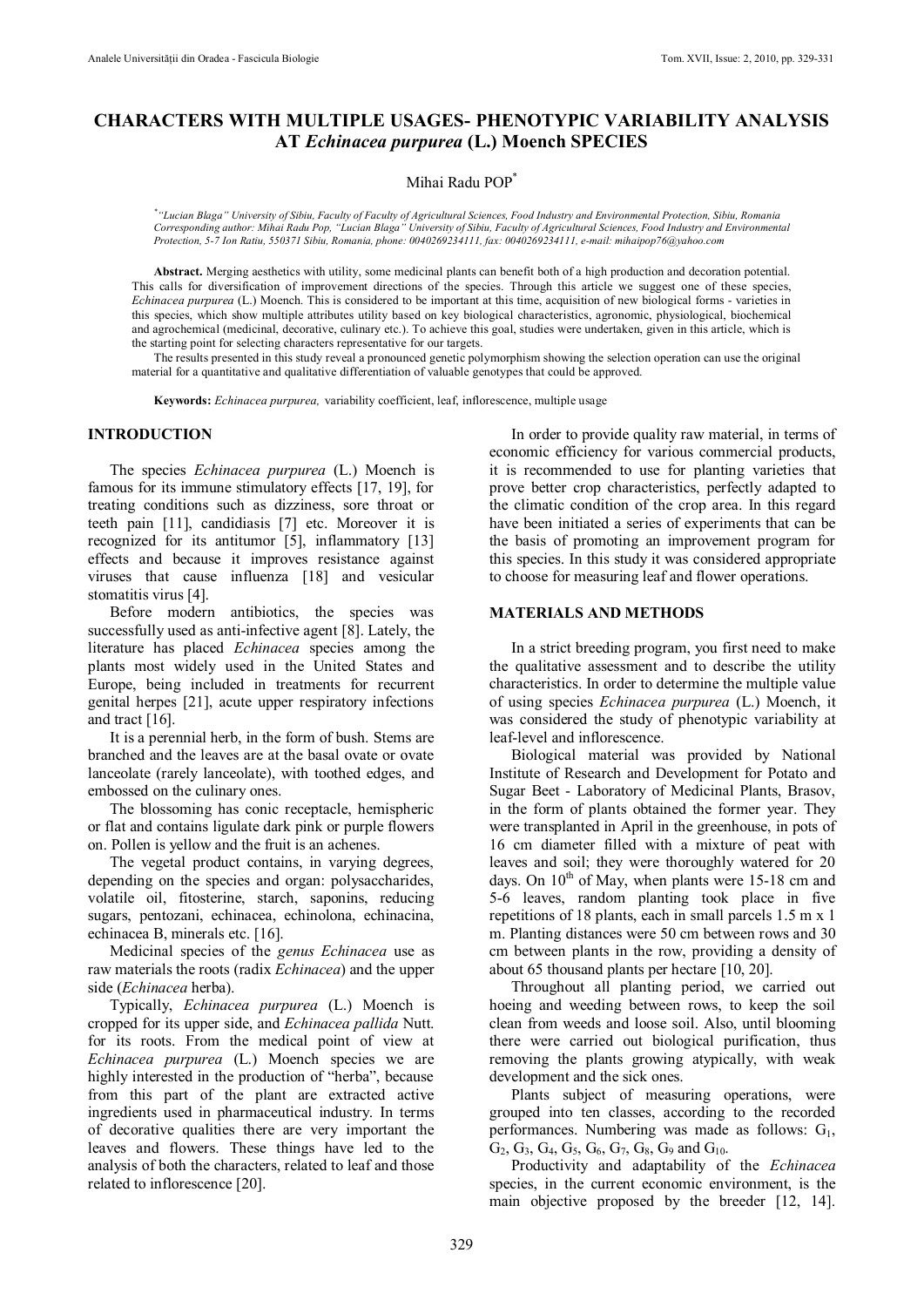Production capacity is a very complex biological feature of horticultural plants. The hereditary basis is the one which causes, to a great extent, the appearance of productivity elements, such as: number of leaves, leaf length and width, height and number of stems, inflorescence, flowering intensity, binding degree, number of seeds. For this, there were done measurements using as reference point the leaf (number, limb length, limb width) and the inflorescence (height and width), direct genetic parameters: mean, variance and standard deviation ( $\bar{x}$ ,  $s<sup>2</sup>$ , s) and derived genetic parameters: coefficient of variability  $(s\%)$  [1] – shown in synthetic tables.

## **RESULTS**

Technical literature recommends, through describing the working methods for genotypes selection, in order to capitalize on available hereditary potential, and amelioration techniques, a strict evaluation of phenotypic variability [14]. Variability of biological material gives us information on opportunities in the ongoing operation of amelioration, in order to obtain new varieties, differentiated in terms

of somatic heterosis, reproductive and suitability for different operating modes (medicinal, decorative, culinary etc.) [12, 15]. Data obtained from measurements, suggest the degree of heterogeneity of the analyzed material. This data has been summarized in Table 1. Analysis of this table reveals the performance classes of individuals who have registered the highest values for each parameter measured.

Thus the largest number of leaves was recorded at 72-leaf class  $G_1$ , well above the lowest grade highlighted,  $G_7$  with 25 leaves. For foliar leaf length, the lowest value was  $13.47$  cm obtained at  $G_8$  class, much different from the highest grade of 19.3 cm in  $G_1$ . For leaf width,  $G_8$  recorded the best performance, with the lowest value of 20.30 mm, much different than the  $G_1$  with a maximum of 57 mm. A greater number of leaves per plant and also, the largest width of leaves, are important characteristics of foliar mass.

For highest inflorescence height, the greatest value was 31 mm, registered in class  $G_1$ , well above the lowest grade recorded 16 mm  $G_8$ . When measuring the width of inflorescence, G4 class had the lowest level of 19 mm and, in the opposite side,  $G_7$  class had the highest level of 28 mm.

| <b>Table 1.</b> Values of the main morphological characteristics recorded at plants of <i>Echinacea purpurea</i> (L) Moench |                                       |               |                                   |                                  |                             |                            |  |  |  |
|-----------------------------------------------------------------------------------------------------------------------------|---------------------------------------|---------------|-----------------------------------|----------------------------------|-----------------------------|----------------------------|--|--|--|
| No.                                                                                                                         | $E$ chinacea purpurea $(L)$<br>Moench | Leaf          |                                   |                                  | Inflorescence               |                            |  |  |  |
|                                                                                                                             |                                       | <b>Number</b> | <b>Foliar leaf</b><br>length (cm) | <b>Foliar</b> leaf<br>width (mm) | Height<br>(c <sub>m</sub> ) | Width<br>(c <sub>m</sub> ) |  |  |  |
|                                                                                                                             | $G_1$                                 | 72            | 19.3                              |                                  | 31                          |                            |  |  |  |
|                                                                                                                             | G2                                    | 54            | 17.95                             | 36.30                            | 28                          | 25                         |  |  |  |
|                                                                                                                             | G3                                    | 61            | 18.40                             | 63.80                            | 23                          |                            |  |  |  |
|                                                                                                                             | G4                                    | 29            | 14.33                             | 23.40                            | 21                          | 19                         |  |  |  |
|                                                                                                                             | G5                                    | 69            | 17.22                             | 34.60                            | 29                          | 26                         |  |  |  |
|                                                                                                                             | G6                                    | 28            | 14.11                             | 26.90                            | 25                          |                            |  |  |  |
|                                                                                                                             | G7                                    | 25            | 17.25                             | 33.50                            | 31                          | 28                         |  |  |  |

8 |  $G_8$  | 39 | 13.47 | 20.30 | 16 | 22 9 G<sup>9</sup> 47 15.93 41.10 19 23  $10$  G<sub>10</sub>  $\qquad$  41 15.80 27.2 17 22

**Table 1.** Values of the main morphological characteristics recorded at plants of *Echinacea purpurea*(L) Moench

The variation coefficient was calculated and recorded in Table 2. Interpretation was done according to instructions given by the literature, considering that the frequency distributions that have a coefficient of variation less than 10% shows a small variation, medium variation is for those who have a coefficient of 10-20% and the ones with a figure of over 20% have a large variation [2].

In Table 2 we can see that the number of leaves recorded a large amount of variability, of 36.7%. Somatic heterosis, expressed through the length of middle leaf, has a variance of 12.02%. High values were recorded medium at foliage leaf, of 38.97% and inflorescence height of 23.57%. Inflorescence width recorded a mid-value of 12.61%.

**Table 2.** Direct genetic parameters (mean. variance and standard deviation) and derived genetic parameters (coefficient of variability) calculated for productivity elements variance at *Echinacea purpurea* (L.) Moench groups.

| Type       |                         | Variance<br>$S^2$ | $Mean \pm Standard Deviation$ | <b>Variability</b><br>Coefficient<br>$s\%$ | Significance     |
|------------|-------------------------|-------------------|-------------------------------|--------------------------------------------|------------------|
|            | Number                  | 291.17            | $46.51 \pm 7.06$              | 36.70                                      | large variation  |
| $\ddot{a}$ | Foliar leaf length (cm) | 3.88              | $16.4 \pm 1.97$               | 12.02                                      | medium variation |
|            | Foliar leaf width (mm)  | 201.33            | $36.4 \pm 14.19$              | 38.97                                      | large variation  |
| ೆ          | Height (mm)             | 32.00             | $24.0 \pm 5.66$               | 23.57                                      | large variation  |
|            | Width (mm)              | 8.71              | $23.4 \pm 2.95$               | 12.61                                      | medium variation |

### **DISCUSSIONS**

In this program, the interest is focused on organ depicting characters with values of multiple usages. In an overall analysis we can say that there were recorded big and medium values at all the characters subject for

measuring operation, both those related to leaf and those related to inflorescence.

In regards the number of leaves per plant at *Echinacea purpurea* (L.) Moench species, previous reports made by Banga and Ardelean (2008), show that best performances are obtained at the ones originate